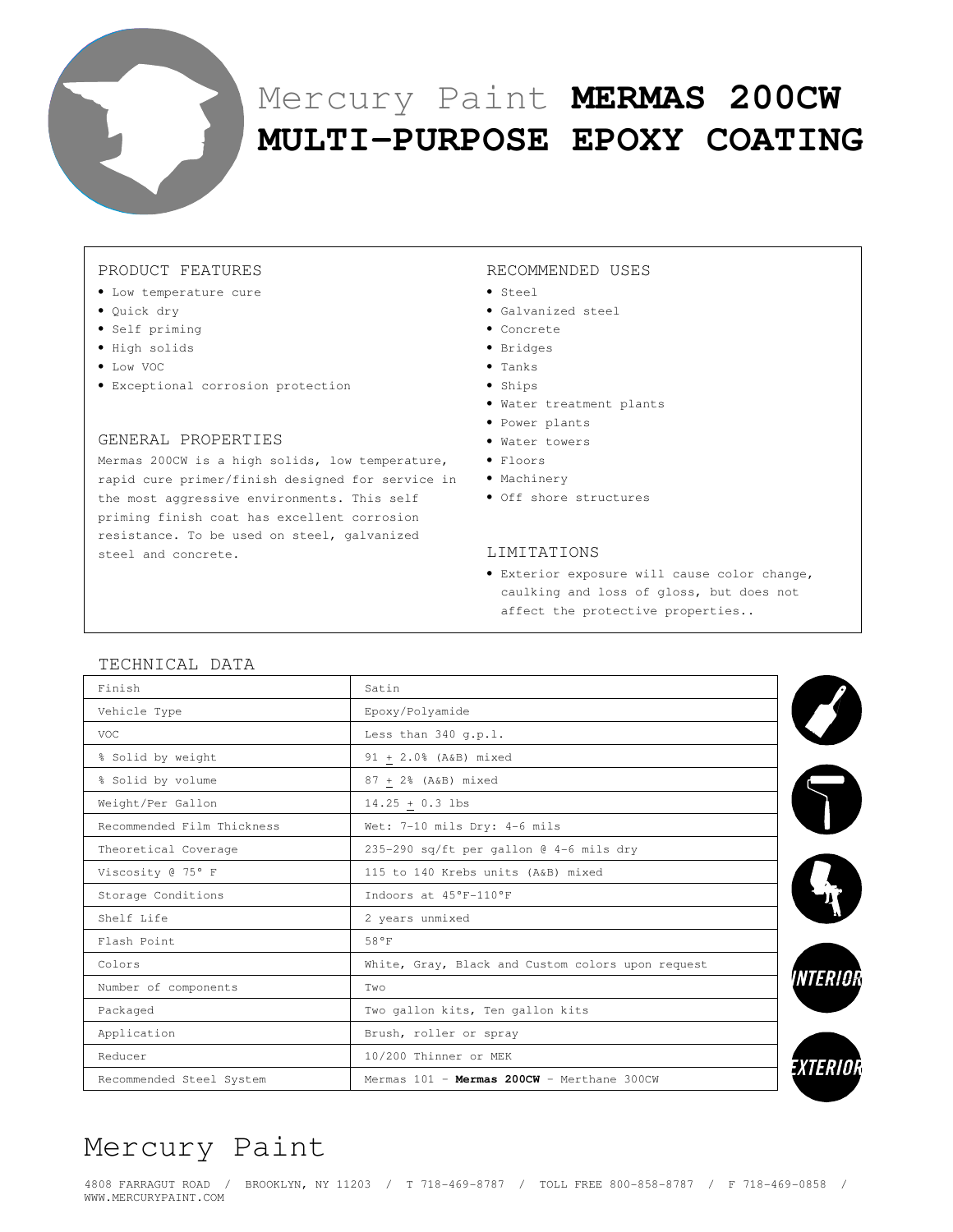#### **SURFACE PREPARATION**

**GENERAL:** Scrub, high pressure detergent wash, steam clean or solvent wipe to remove dirt, oil, grease, pollutants and other contaminants. Allow to dry thoroughly.

**FERROUS METAL:** Commercial Blast(SSPC-SP-6) to remove rust and scale and obtain a surface profile. For optimal corrosion resistance and immersion service, blast clean to Near White Metal(SSPC-SP-10). For non-corrosive environments, Brush Blasting(SSPC-SP-7), Power Tool Cleaning(SSPC-SP-3) or Hand Tool Cleaning(SSPC-SP-2) are acceptable if surface is in good condition. Blast profile on steel should be  $1 \frac{1}{2} - 2 \frac{1}{2}$  mils. Prime all surfaces before rerusting or recontamination can occur.

**GALVANIZED METAL** which has been mill treated with chromate or other type inhibitors may require Vinyl Wash Pretreatment.

**CONCRETE, CONCRETE BLOCK (CMU):** For surface preparation, refer to NACE 6/SSPC-SP13. Surfaces should be thoroughly clean and dry. Concrete and mortar must be cured at least 28 days at 75˚F. Remove all loose mortar, form release, and curing compounds. Surface must be free of concrete dust, dirt, loose cement, laitance, and hardners. Fill bug holes and other voids with concrete patch. Weathered surfaces must be brush blasted or power tool cleaned to remove contamination creating a firm surface. Laitance must be removed by etching with 10% muriatic acid followed by complete neutralization with water.

**PREVIOUSLY PAINTED SURFACES:** If surface is sound, remove any foreign material by solvent cleaning or power washing. Abrade hard, smooth, glossy surfaces by brush blasting or sanding. Apply a test patch to confirm adhesion and compatibility. Check adhesion after drying for 7 days. If adhesion is poor or this coating attacks the previous coating, removal may be required. If previous coating is peeling, clean to a sound substrate.

#### **APPLICATION CONDITIONS**

|                | <b>MATERIAL</b>       | <b>SUBSTRATE</b> | <b>AMBIENT</b> | HUMIDITY |
|----------------|-----------------------|------------------|----------------|----------|
| <b>NORMAL</b>  | $60 - 85$ $\degree$ F | $60 - 90$ °F     | 60-90°F        | $0 - 85$ |
| MINIMUM        | 50°F                  | 35°F             | 35°F           | 0%       |
| <b>MAXIMUM</b> | 90°F                  | 120°F            | $110^{\circ}F$ | 90%      |

#### **SAFETY**

These materials are designed for application only by professional, trained personnel, using proper equipment under controlled conditions, and are not intended for sale to the general public. Safe application of paints and coatings requires knowledge of equipment, materials and individual training. Directions and precautionary information on both equipment and products should be carefully read and strictly observed for personal safety and property protection. Consideration must be given to eliminate conditions which may generate hazardous atmospheres during spray application or subject operators, or bystanders, to injury or illness. Special precautions must be taken when utilizing spray equipment, particularly airless equipment. High pressure injection of coatings into the skin by airless equipment may cause serious injury, requiring immediate medical attention at a hospital. Treatment advice may be obtained from Poison Centers. Air quality should be maintained with adequate ventilation; applicators can achieve additional protection by wearing respirators and other protective garments such as gloves and overalls. In all cases, wear protective eye equipment. During the application of all coating materials, all flames, welding and smoking must be prohibited. **EXPLOSION PROOF EQUIPMENT MUST BE USED WHEN**  COATING WITH THESE MATERIALS IN CONFINED AREAS.

#### **APPLICATION EQUIPMENT**

**Conventional spray** – Binks #62 Gun with 68 PB Aircap and 66 fluid tip needle or an equivalent.

**Airless spray** – Graco 207-300 Gun with Bulldog 30-1 or King 45-1 pump. Use 0.021" – 0.029" tip at 2,000 psi. Reverse-a-clean tips are highly recommended.

Brush / Roller - Use natural bristle brush and mohair roller.

#### **MIXING & THINNING**

**Mixing** Power mix separately, then combine and power mix. At material temperatures below 75°F sweat-in the mixed material for 15 minutes. DO NOT MIX PARTIAL KITS.

**Ratio** 1:1 Ratio (A to B)

- **Thinning** May be thinned up to (15%) with 100/200 Thinner. Use of thinners other than those supplied or recommended by Mercury Paint Corporation may adversely affect product performance and void product warranty, whether expressed or implied. Other thinner combinations may Be used in extreme hot or cold Weather. Consult Mercury Technical services for guidance.
- **Pot life** 4 Hours at 75°F (24°C) Pot life ends when coating loses body and begins to sag. Pot life times will be less At higher temperatures.

#### **CURING SCHEDULE**

| Surface<br>Temp. %<br>50%<br>Relative<br>Humidity | Dry to<br>Handle | Dry to<br>Recoat /<br>Topcoat | Final<br>Cure for<br>Immersion |
|---------------------------------------------------|------------------|-------------------------------|--------------------------------|
| $35^{\circ}$ F(2°C)                               | 14 Hours         | 18 Hours                      | 14 Days                        |
| 75°F(24°C)                                        | Hours            | Hours                         | Days                           |
| $90^{\circ}$ F(32°C)                              | Hours            | Hours                         | Days                           |

These times are based on a 3.0-5.0 mil (75-125 micron) dry film thickness, insufficient ventilation or cooler temperatures will require longer cure times and could result in solvent entrapment and premature failure. Excessive humidity or condensation on the surface during curing can interfere with the cure, can cause discoloration and may result in surface blush or haze. Any haze or blush must be removed by water washing before recoating. **Maximum recoat time is 6 months without special surface preparation.** "Loose" chalk must be removed in accordance with good painting practice. If the maximum recoat time has been exceeded, the surface must be abraded by sweep blasting or sanding prior to the application of additional coats.

### Mercury Paint

4808 FARRAGUT ROAD / BROOKLYN, NY 11203 / T 718-469-8787 / TOLL FREE 800-858-8787 / F 718-469-0858 / WWW.MERCURYPAINT.COM